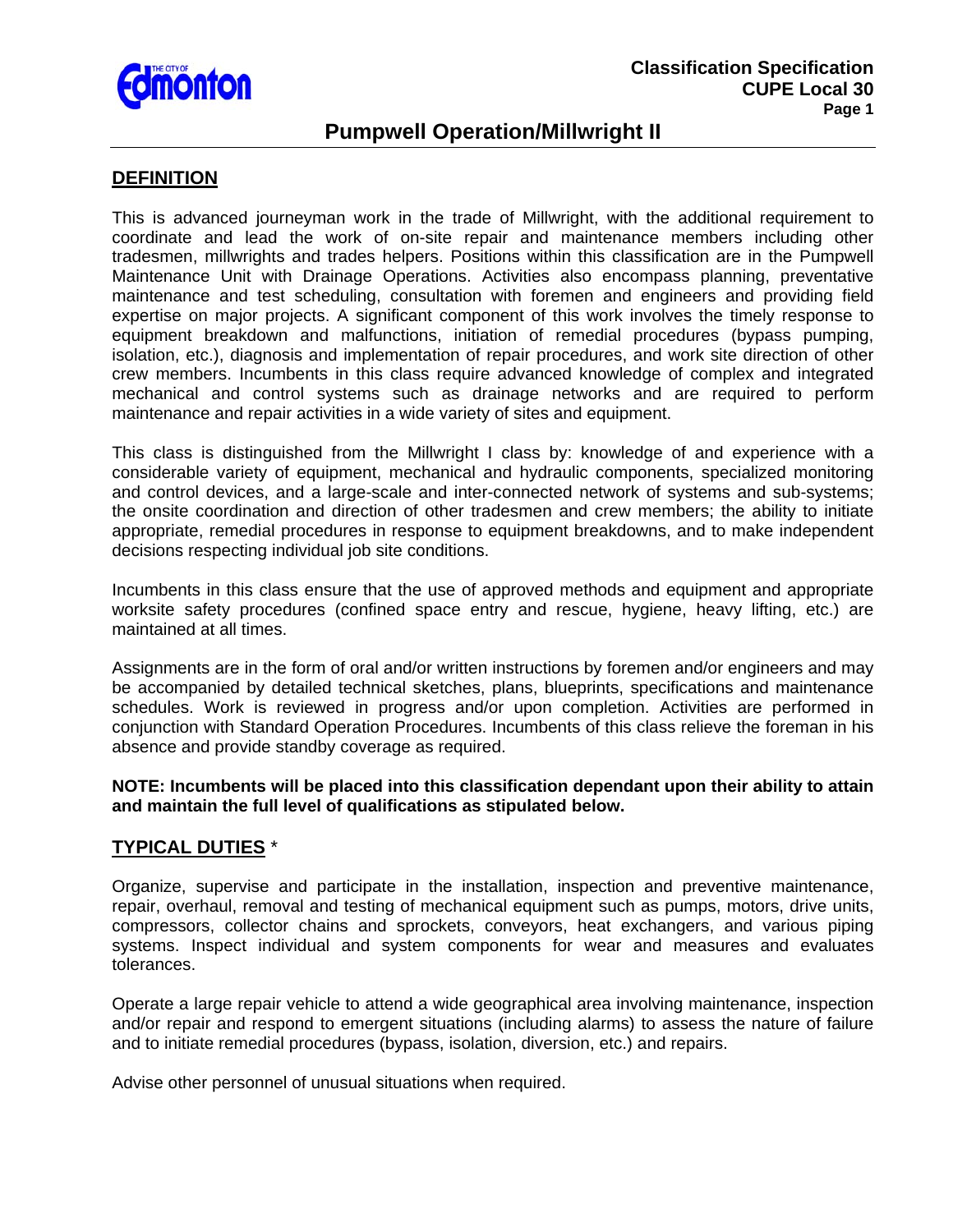

Organize, supervise and participate in the examination and diagnosis of equipment for excessive vibration, temperature, and speed and lubrication abnormalities under operating conditions; adjustment of pulleys, belts and drive units as required. Ensure adequate supplies of tools, equipment, parts, etc. are on hand.

Organize, supervise and participate in the installation and maintenance of hydraulic, pneumatic and specialty systems including heating, ventilating and air-conditioning equipment, chlorine systems and boilers; adjustment, repair or replacement of components such as pumps, accumulators, control valves, cylinders, control switches and safety devices.

Conduct activities associated with confined space entry, and ensure the appropriate use of specialty equipment and devices for safe job site performance.

Assist the supervisor in planning and monitoring preventative maintenance programs, provide field expertise on upgrades or new facilities as required.

Monitor and inspect the work of contractors during new project or major upgrades, conducts onsite testing and compliance acceptance, and reports deficiencies as required.

Maintain an inventory of spare equipment, parts, maintenance supplies, repair manuals, parts lists, etc. and fabricates or directs others to fabricate parts as required. Process work packages to implement programs of preventive maintenance, refurbishment, breakdown/demand maintenance, etc.

Provide estimates of material and labour requirements for specific jobs; contacts contractors and suppliers for repairs and parts.

May be required to collect water samples and complete reports on environmental releases as required.

Perform related duties as required.

### **KNOWLEDGE, ABILITIES AND SKILLS**

Considerable knowledge of the standard methods, practices, materials, tools and equipment of the millwright trade. Specific knowledge of control systems and large-scale networks of equipment and related infrastructure.

Considerable knowledge of the occupational hazards and safety precautions applicable to the work of the trade and to work sites.

Ability to effectively respond to emergent situations including equipment breakdowns and to initiate appropriate remedial and repair procedures.

Ability to plan, assign, supervise and monitor the work of subordinates.

Ability to withstand periods of strenuous physical activity and to function within a confined and hazardous environment for prolonged periods of time.

Ability to use SCBA and related air supply equipment when required.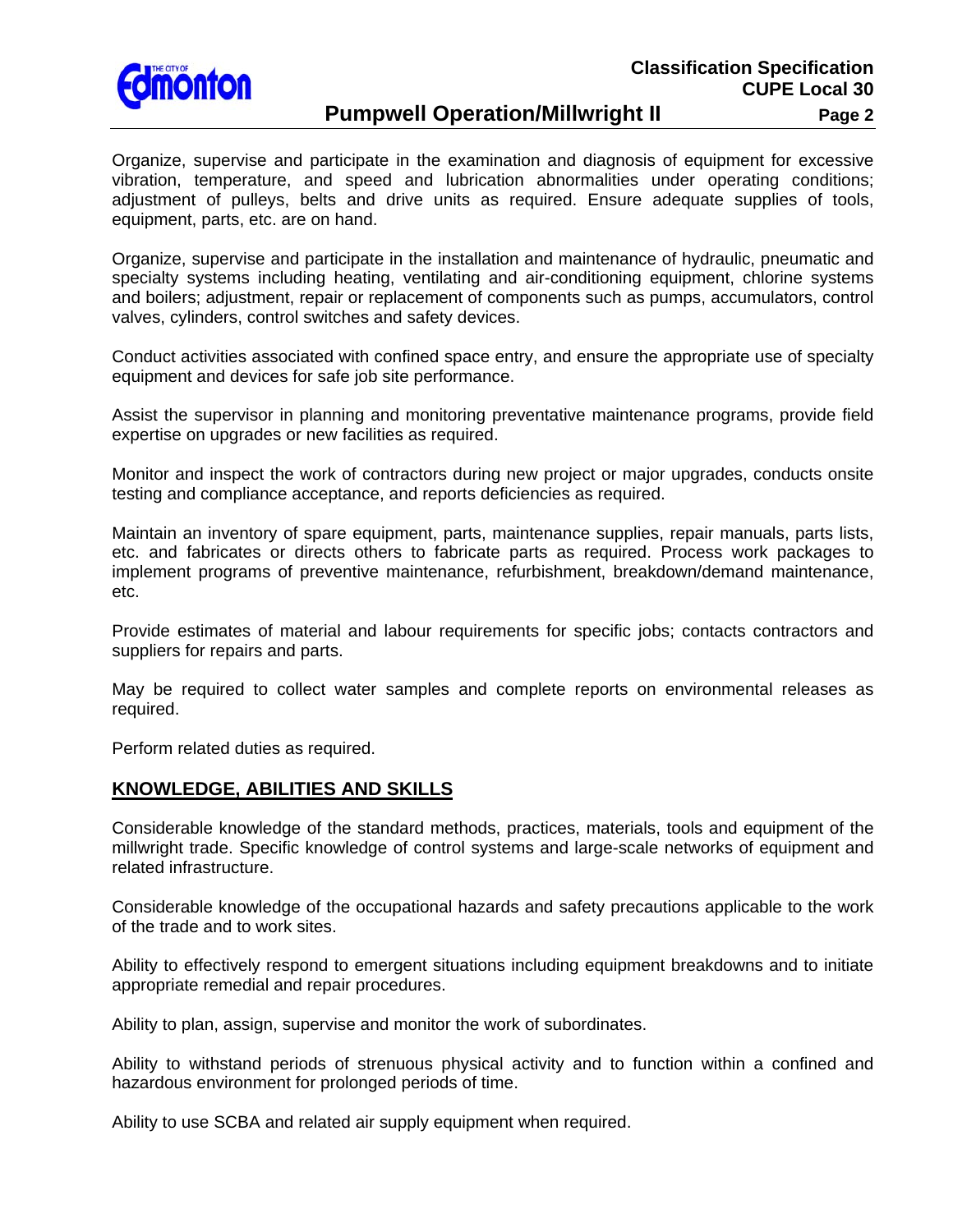

Ability to understand and execute oral and written instructions and to interpret technical plans and specifications.

Spatial perception to visualize from drawings and sketches sequences of parts assembly and relative positions of machinery components; coordination and manual dexterity to accurately assemble parts, make fine adjustments and to use precision measuring techniques.

Skill in the use and care of a variety of hand and power tools and equipment of the trade.

Skill in the safe and effective operation of a large repair and service vehicle, and ability to safely operate a Crane Truck when necessary.

### **TRAINING AND EXPERIENCE REQUIREMENTS**

#### Job Level

- Completion of the twelfth school grade or GED.
- Certified Alberta Journeyman in the trade of Millwright and a minimum of three years of experience at the journeyman level, including demonstrated supervisory ability.
- Certification on Confined Space Entry Code of Practice and certification as a cross connection control specialist.
- Completion of Level I Foremanship Training or an equivalent recognized by the City of Edmonton; "Leading People for Results" must be successfully completed upon appointment.
- Possession of a Class 5Q Alberta Motor Vehicle Operator's License and ability to hold a City Drivers permit is required. May be required to attain and hold a valid First Aid Certificate.

#### **Drainage Services:**

The City of Edmonton is required to meet Alberta Environment Wastewater Collection Certification requirements for Drainage Services positions under this classification. All employees are required to obtain Level II Wastewater Collection Certification under the Alberta Environment Certificate program within 2 years of appointment to a permanent position within this class. Once the required level of certification is attained, the employee will transfer to the certified job code for this class, with the commensurate rate of pay.